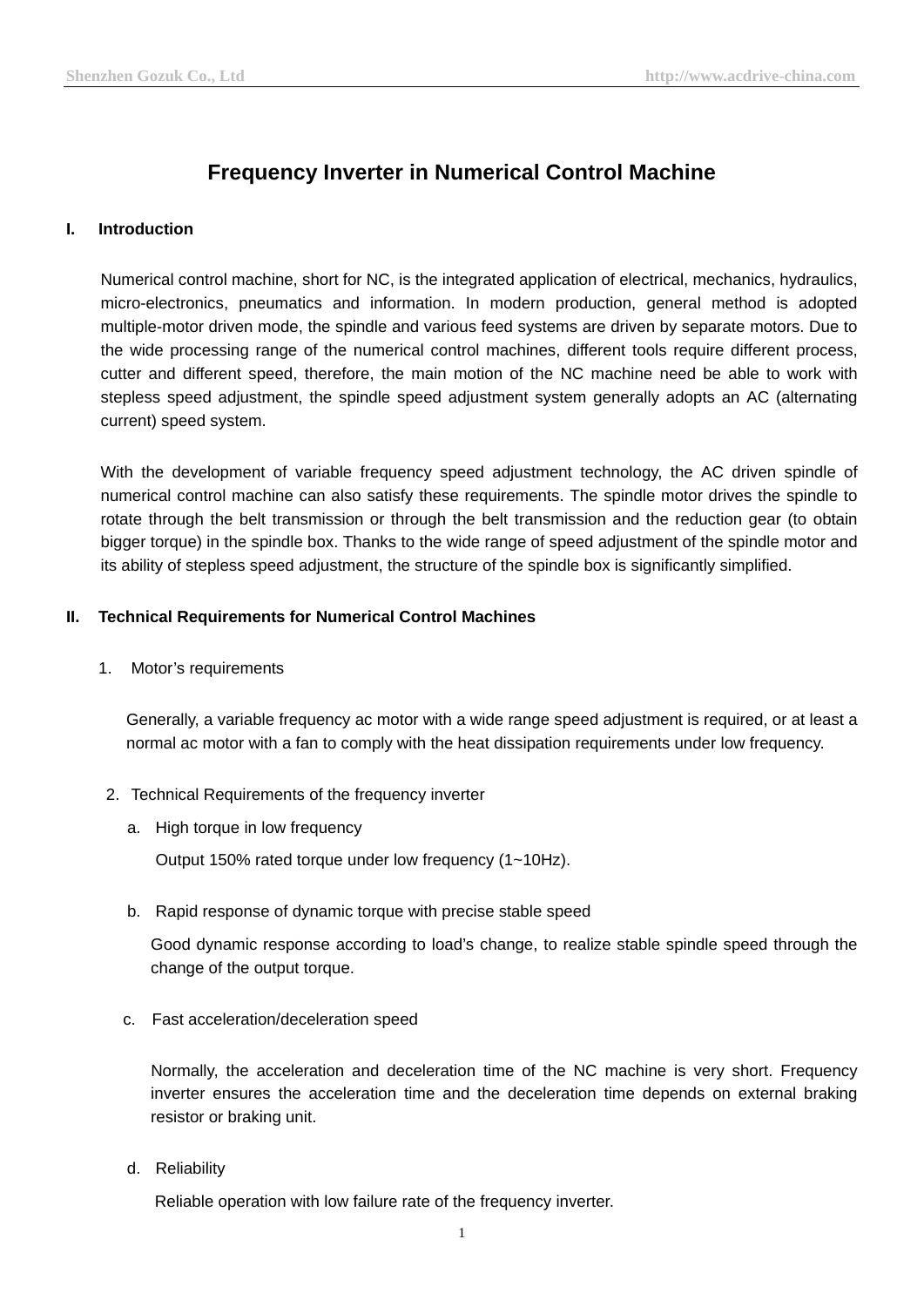# 3. Electromagnetic compatibility

In industrial application of the numerical control machine, not only require strong resisting disturbances capacity for the [frequency inverter](http://www.acdrive-china.com/products/frequency-inverter-manufacturer-2096.htm) but also can't disturb the peripheral equipments.

Through the operating principle of frequency inverters we know that the frequency inverter contains harmonic component in output, and if it is not appropriately handled during use, it may generate disturbance to other equipment. The device that easier to be disturbed in the numerical control machine is the CNC controller. Once the CNC controller is disturbed, the system won't be able to work normally. In particular, the frequency instruction and operation instruction of the frequency inverter might also be disturbed, and when the disturbance is very serious, it might cause unstable frequency instruction and malfunction of the frequency inverter. The method to solve this problem is to conduct strict EMC testing on the frequency inverter in the factory & manufacturer.

## **III. System structure**

1. CNC numerical control system structure is shown as the following diagram:



**Electric System Diagram** 

2. Configuration:

Frequency inverter: 7.5kW

Braking resistor: 80Ω/750W

7.5KW speed adjustment ac motor

#### **IV. Wiring and the [frequency inverter](http://www.acdrive-china.com/products/frequency-inverter-manufacturer-2096.htm) setting**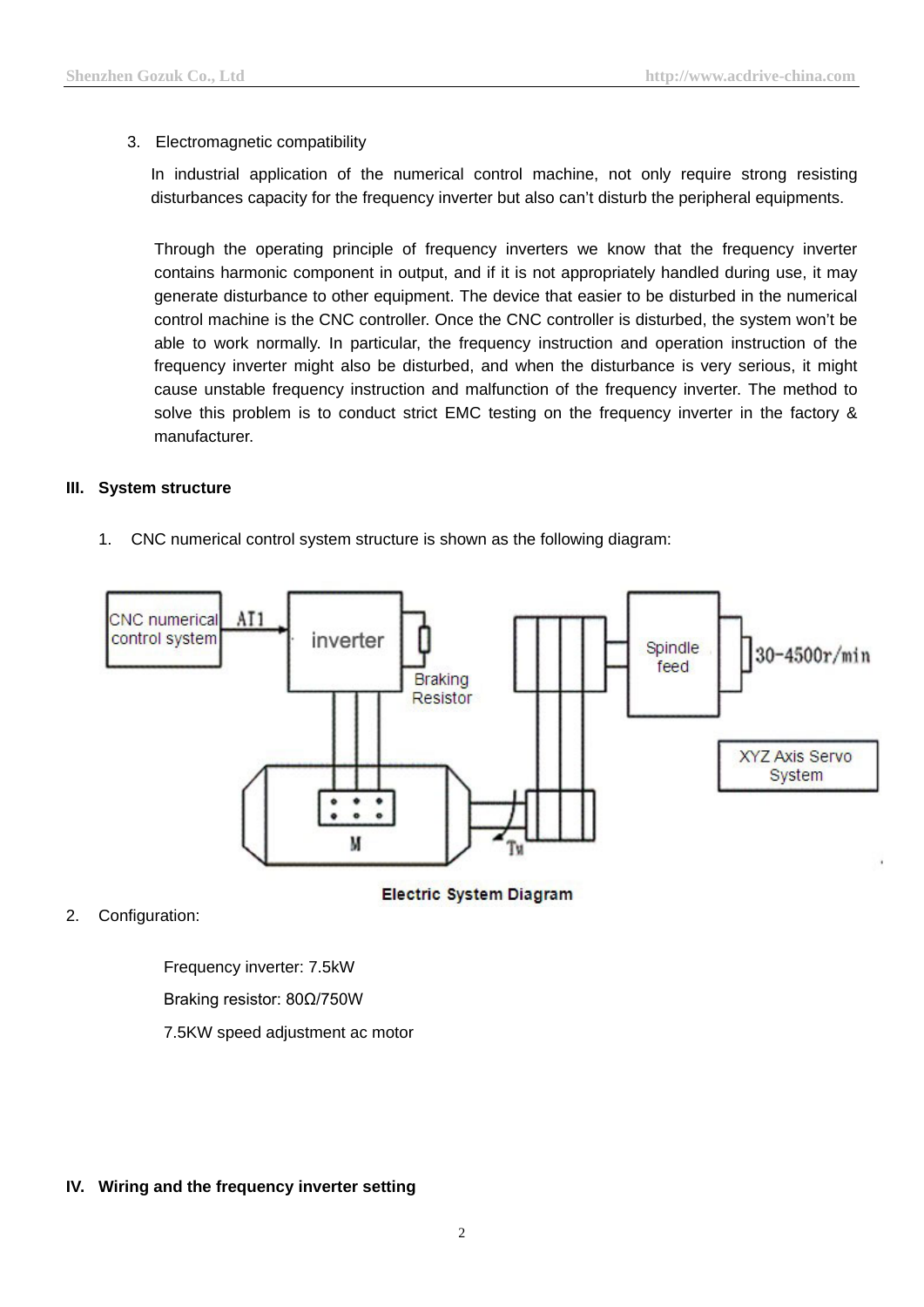

#### 1. Frequency inverter wiring schematic diagram

2. Frequency inverter parameter setting:

P0.01 =2 Terminal AI1 is analog input.

- P0.04=1 External terminal control
- P0.07=150 (Maximum output frequency)
- P3.03=14 (Stop due to external failure)
- P3.17=2 (Speed reach)
- P3.14=19 (Failure output)
- P2.06=6 (Carrier frequency)
- P9.00=100 (Slip frequency compensation gain)
- P3.01=1 (X1 rotating forward)
- P3.02=2 (X2 rotating backward)
- P3.04=6 (X4 resetting)

#### **V. Characteristics of the Frequency inverter**